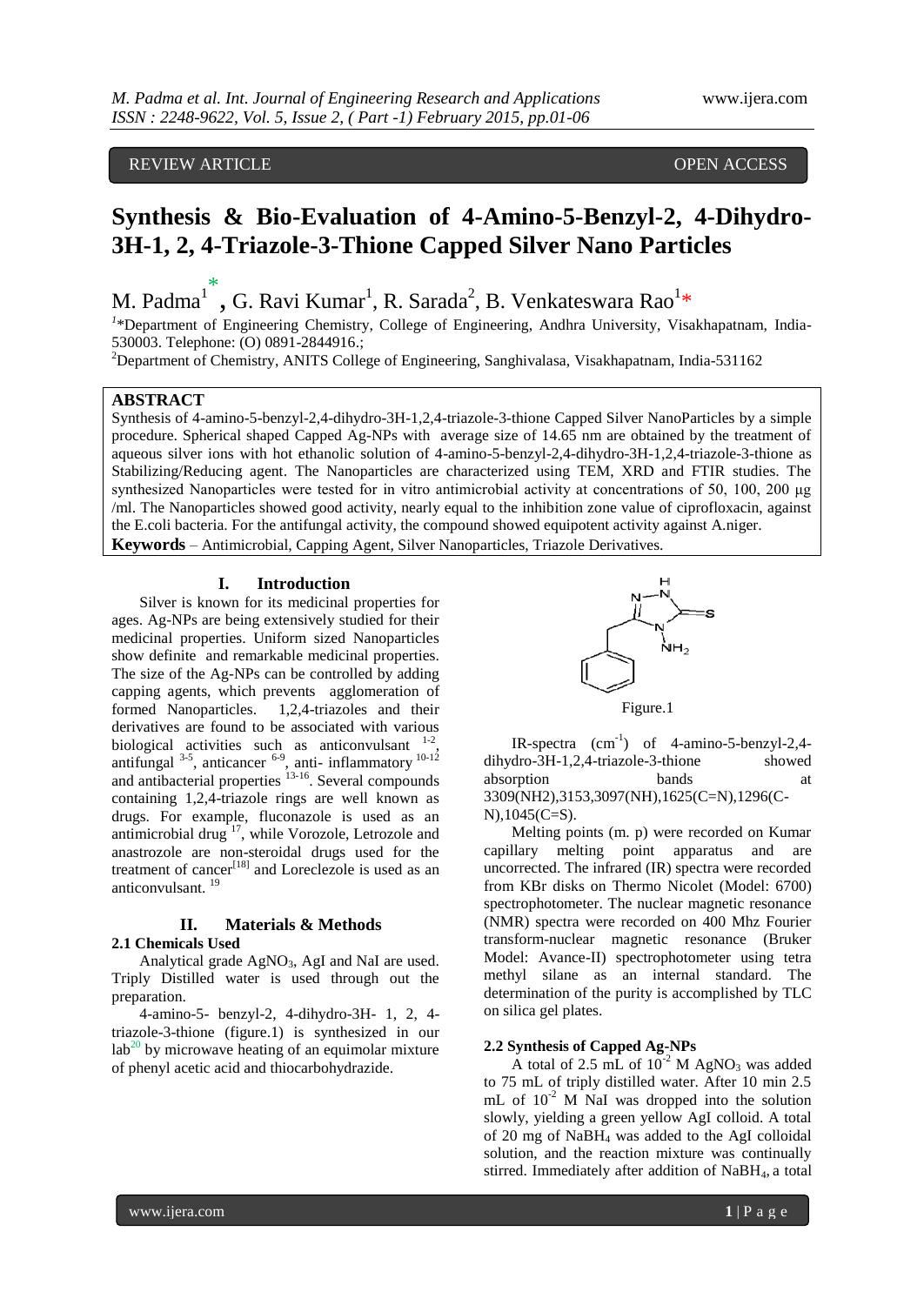of 5 mL of  $10^{-2}$  M 4-amino-5-benzyl-2,4-dihydro-3H-1,2,4-triazole-3-thione (dissolved in hot ethanol) was added as stabilizer to the solution with stirring. The silver colloid was finally obtained. During the whole reaction, the color of the colloidal solution changed from green-yellow to nut-brown, and then to black.

The Nanoparticles are characterized using TEM, XRD and FTIR studies. The synthesized Nanoparticles were tested for *in vitro* antimicrobial activity at concentrations of 50, 100, 200 μg /ml.

#### **2.2 Results and Discussion**

Fig**-2.3**, shows the UV-vis spectra recorded from 4-amino-5-benzyl-2,4-dihydro-3H-1,2,4 triazole-3-thione-AgNO<sub>3</sub> (0.025 M) solution as a function of time of reaction. After addition of  $AgNO<sub>3</sub>$  solution to the stabilizer, the color changes from dark brown to black. At this stage, formation of metal nanoparticles due to reduction was followed by UV-vis spectroscopy. The generation of color is due to excitation of surface plasmons in metal nanoparticles. The silver surface plasmon resonance was observed at 428 nm which steadily increases in intensity as a function of time of reaction without showing any shift of the Wavelength maximum. This simply indicates longitudinal plasmon vibrations. Also, the plasmon bands are broadened with an absorption tail in the longer wavelengths, which may be due to the size distribution of the particles.

It seems that the present procedure in synthesis of Ag-NP proceeds with a fairly faster pace and reduction of silver ions is complete within minutes. In earlier studies on synthesis of silver nanoparticles employing bacteria, fungi or plant extracts the time required for completion (i.e. complete reduction of Ag-ions) range from 24 to 120 h, and are rather slow. Recently, a good number of works has been done with regard to the reduction of metallic nano particles and the responsible candidate phytochemicals have broadly been ascertained.

#### **2.3 UV-visible, SEM and TEM studies:**

Fig- 2.1 shows the UV-vis spectra of silver colloid obtained. The surface Plasmon resonance (SPR) band is broad indicating poly-dispersed nanoparticles. A smooth and narrow absorption band at 428 nm is observed which is characteristic of mono-dispersed spherical nanoparticles. UVvisible spectroscopy is one of the most widely used techniques for structural characterization of silver nanoparticles. The surface plasmon resonance (SPR) band ( $\lambda$  max) around 428 nm broadened and slightly moved to the long wavelength region, indicating the presence and formation of silver nanoparticles. The optical absorption spectra of metal nanoparticles are dominated by surface Plasmon resonances (SPR), which shift to longer wavelengths with increasing particle size. The position and shape of plasmon absorption of silver nanoclusters are strongly dependent on the particle size, dielectric medium, and surface-adsorbed species. The surface plasmon absorption of silver nanoparticles have the short wavelength band in the visible region around 428 nm is due to the transverse electronic oscillation.

The TEM images obtained for colloid is shown in figure**-5**. It is clear from the TEM images in figures 4a and 4b that the particle size, nearly spherical particles of average size 14.65 nm is obtained. The typical high resolution TEM image (figure**-2.3**) confirms the particles are spherical in shape.

The Scherrer rings, characteristic of fcc silver is clearly observed, showing that the structure seen in the TEM image are nano crystalline in nature. It is observed that the silver nanoparticles are scattered over the surface and no aggregates are noticed under TEM. The difference in size is possibly due to the fact that the nanoparticles are being formed at different times.



**Figure-2.1**: UV-visual absorption spectra of silver nanoparticles after reaction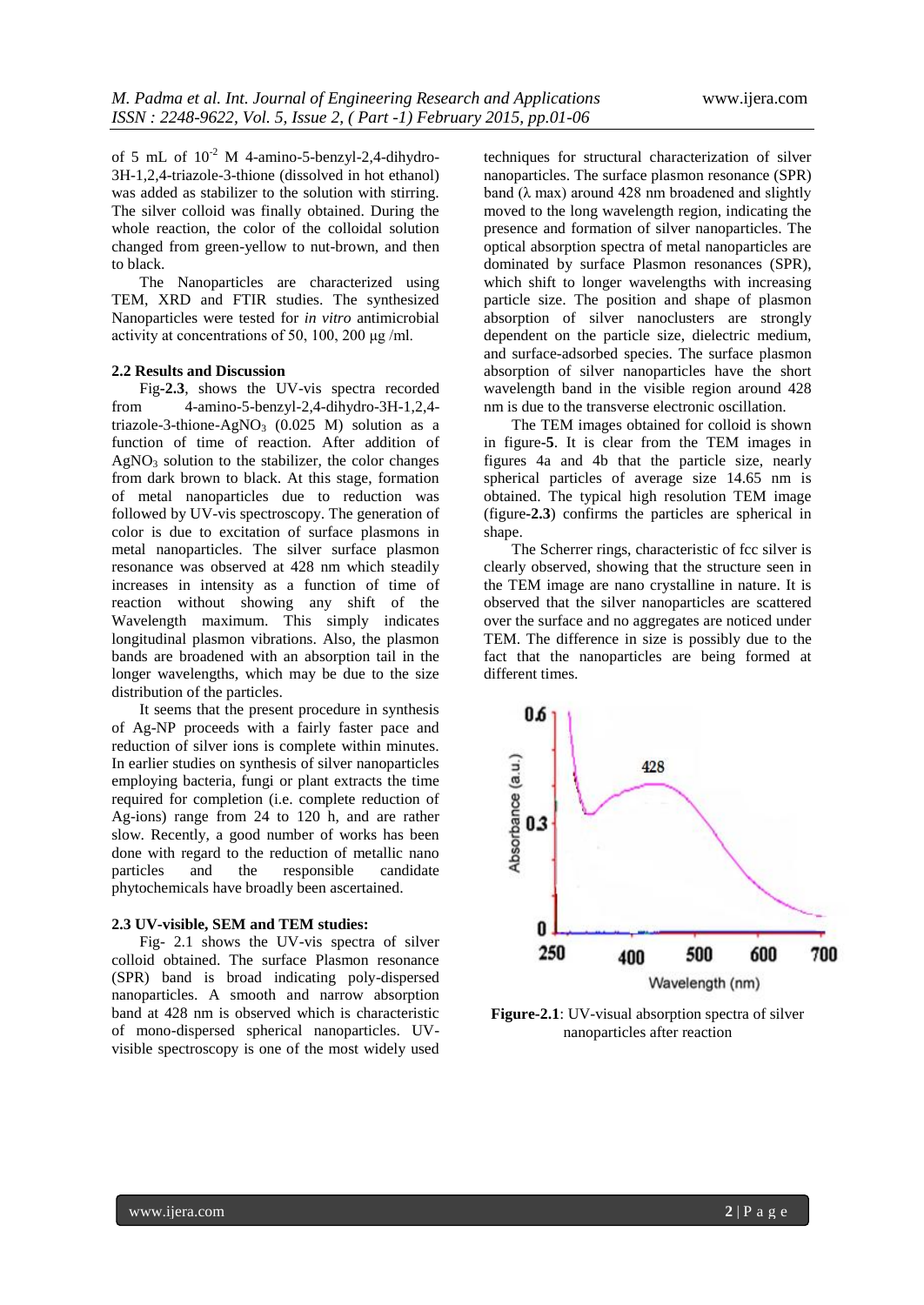

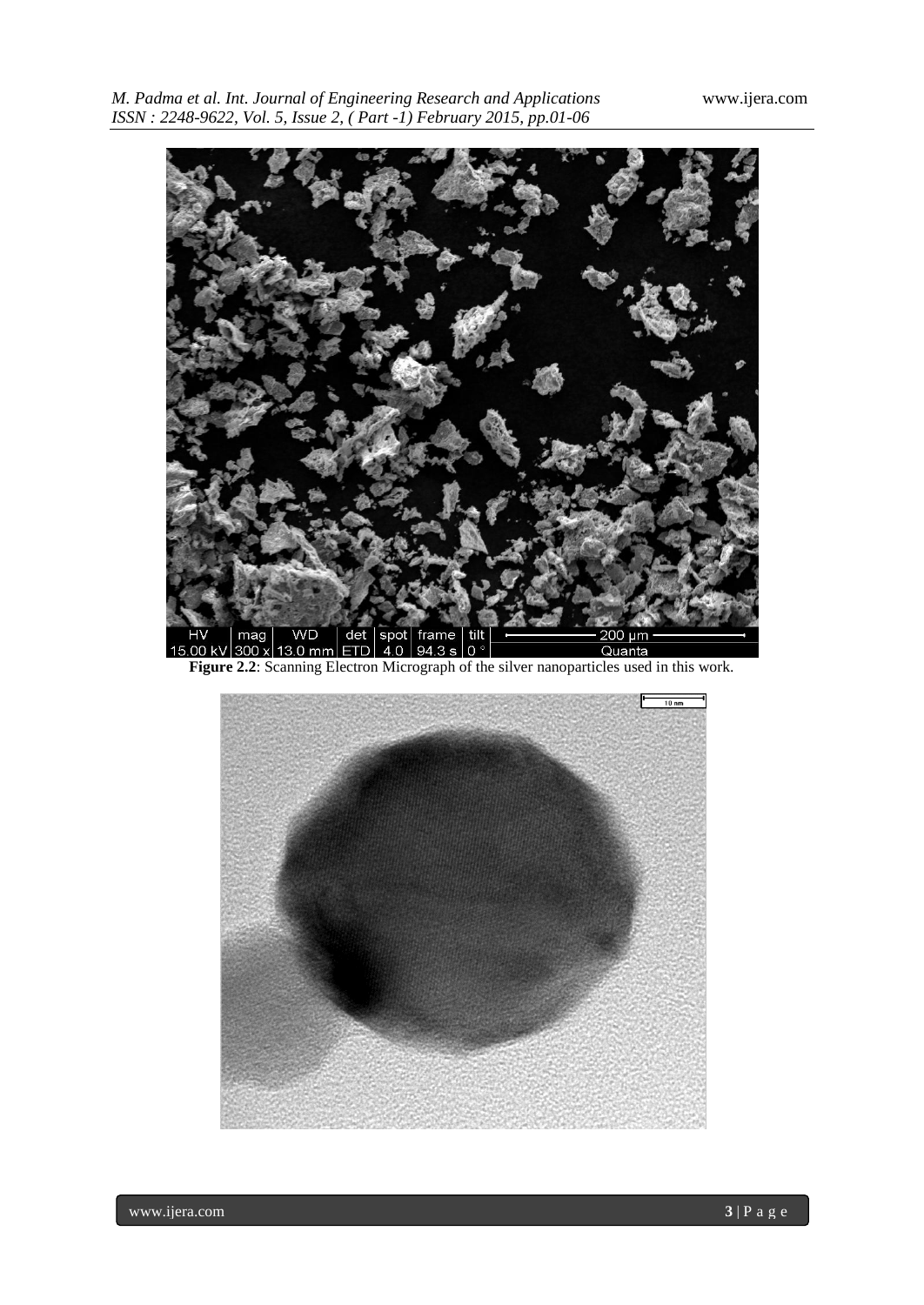

**Figure 2.3**: Transmission electron micrographs of the silver nanoparticles used in this work. (a) The bar marker represents 40 nm, (b) 10 nm

#### **2.4 XRD and FTIR studies**

Fig-**2.4** shows the XRD pattern of Ag nanoparticles obtained. By comparing with standard database values, all the peaks can be indexed to face-centered cubic (fcc) silver crystal structure. Three peaks at 2y values of 38.099, 64.483 and 77.442, correspond to the (1 1 1), (2 0 0) and (2 2 0) planes of silver nanoparticle, respectively. The average crystallite size according to Scherrer

equation calculated using the highest peak of the 38.10 is found to be 4.65 nm.

FTIR measurement was carried out to identify the possible functional group responsible for capping and efficient stabilization of Ag nanoparticles synthesized. Figure**-2.5** shows the FTIR spectrum of Ag nanoparticles obtained in this study.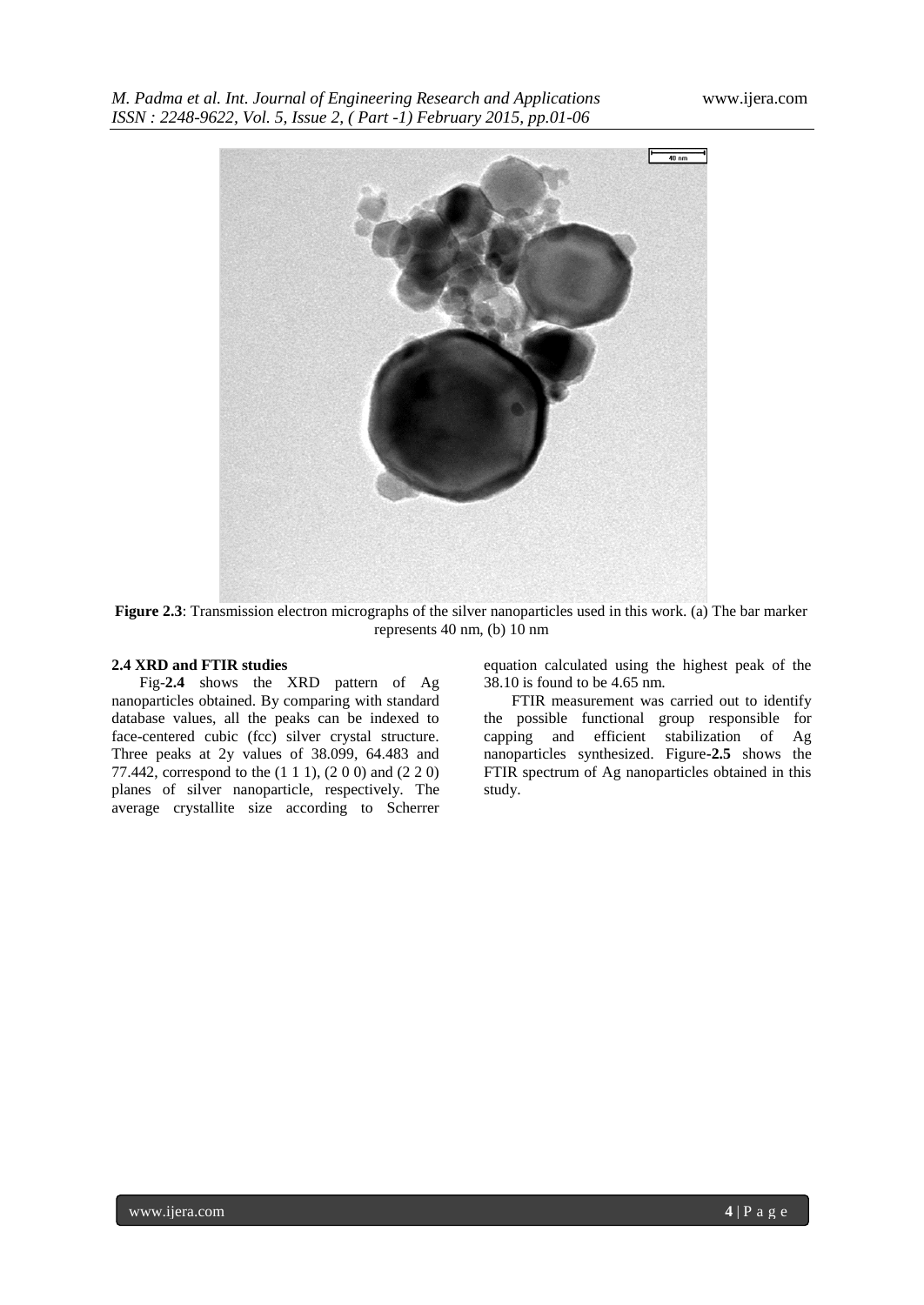

**Figure 2.4**: X-ray diffraction pattern of Ag-NP at room temperature synthesized by 4-amino-5-benzyl-2,4 dihydro-3H-1,2,4-triazole-3-thione extract with  $AeNO_3$  solution.



**Figure 2.5**: FT-IR spectra of 4-amino-5-benzyl-2,4-dihydro-3H-1,2,4-triazole-3-thione mediated silver nanoparticles.

# **III. Bio-evaluation of 4-amino-5-benzyl-2,4-dihydro-3H-1,2,4-triazole-3 thione Capped Silver Nano Particles:**

The synthesized Nano particle was tested for antibacterial activity against bacteria: viz, *E.coli, P.aeruginosa, S.aureus, B.subtilis, C.albicans, A.niger* at concentrations of 50, 100, 200 μg /ml. The cultures of organisms grown overnight at  $37^{\circ}$ C and used for testing the antibacterial activity which was checked employing cup plate method. Nutrient agar medium (Himedia, India) was dissolved in water and pH was adjusted to 7.0. This was then distributed in 20 ml quantity in boiling tubes; they were then plugged tightly with non-absorbent cotton and sterilized in an autoclave. The bacterial culture (50 μl) was then added aseptically to the agar medium maintained at  $45^{\circ}$ C, mixed well and poured immediately in sterilized petriplates. Test solutions

www.ijera.com **5** | P a g e